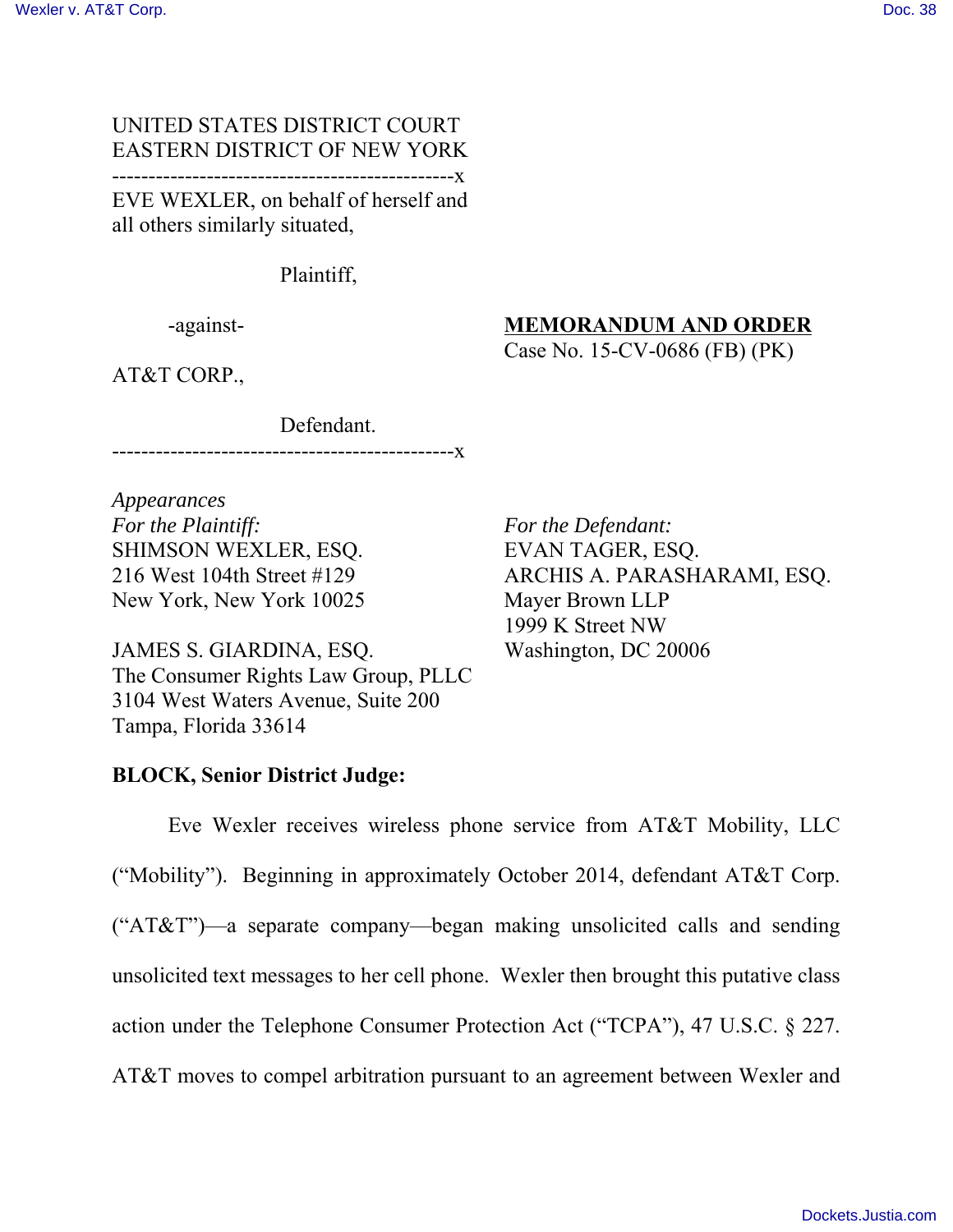Mobility that purportedly covers her claim against AT&T. For the following reasons, the motion is denied.

**I**

According to Mobility's records, Wexler (or someone using her account) ordered an iPhone and wireless service from Mobility's website on October 29, 2008. To complete the order, the customer would have had to check a box acknowledging, "I have read and agree to the Service Agreement under the terms and conditions listed above beginning today." Decl. of David Bates, Ex. 1. The "Service Agreement" was presented in a scrolling text box above the acknowledgment; there was also a hyperlink marked "Print Service Agreement." *Id.* A copy of the Service Agreement was sent to the email address associated with the account the next day. Wexler denies accepting the Service Agreement, although she does not deny placing the order.

The Service Agreement contained the following arbitration clause:

AT&T and you agree to arbitrate all disputes and claims between us. This agreement to arbitrate is intended to be broadly interpreted. It includes, but is not limited to:

1) claims arising out of or relating to any aspect of the relationship between us, whether based in contract, tort, statute, fraud, misrepresentation or any other legal theory;

2) claims that arose before this or any prior Agreement (including, but not limited to, claims relating to advertising);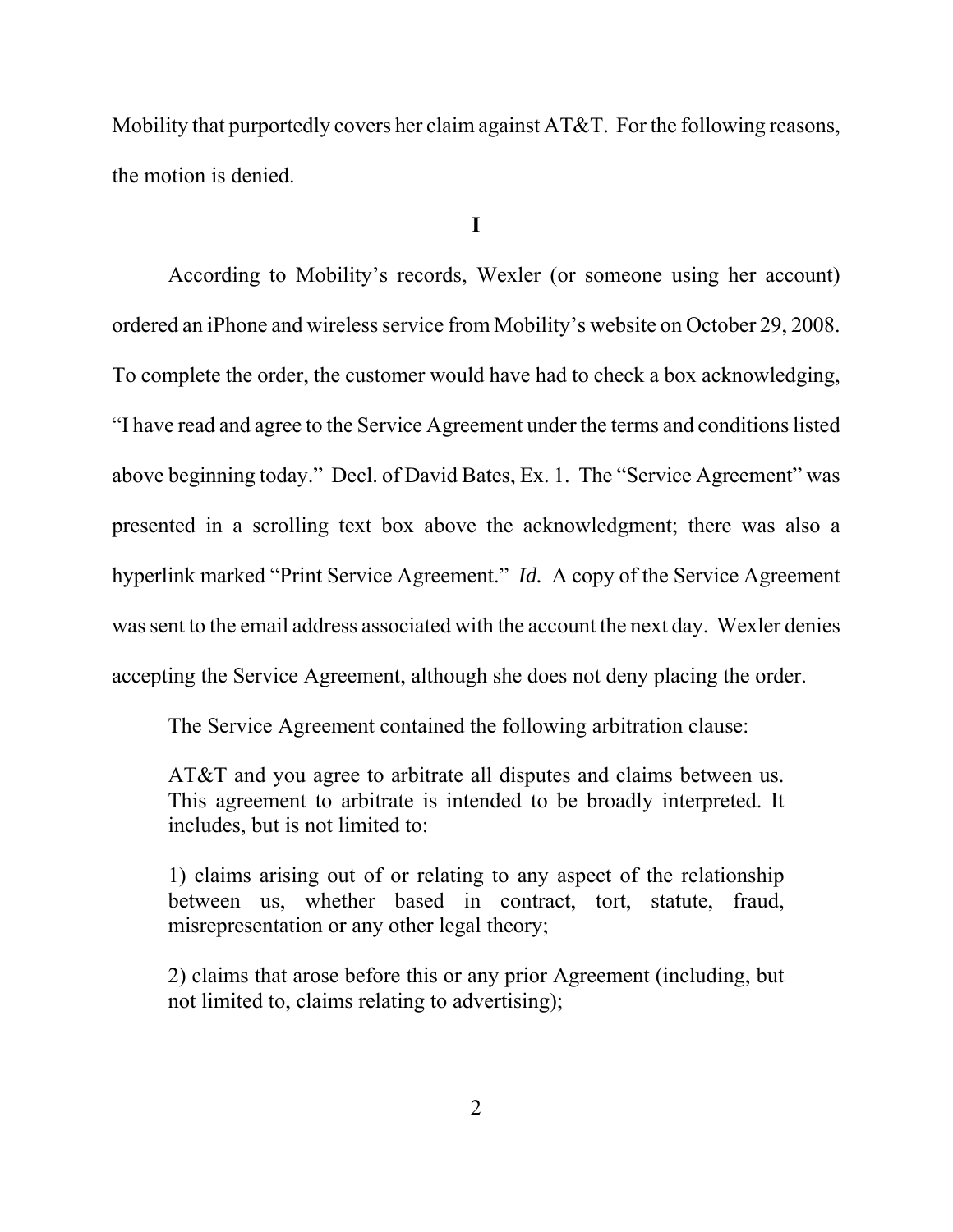3) claims that are currently the subject of purported class action litigation in which you are not a member of a certified class; and

4) claims that may arise after the termination of this Agreement.

Decl. of David Bates, Ex. 2. The agreement then defined the parties to the agreement to "include our respective subsidiaries, affiliates, agents, employees, predecessors in interest, successors, and assigns, as well as all authorized or unauthorized users or beneficiaries of services or Devices under this or prior Agreements between us." *Id.*

Mobility revised the arbitration clause in March 2009, but the revised clause is identical in all material respects to the one set forth above. A hard copy of the revised clause was included in its customers' monthly bills.

Wexler's contract with Mobility expired in September 2014. Since that time, she has continued to receive wireless service from Mobility on a month-to-month basis. Mobility contends that her month-to-month service is still subject to the Service Agreement and the arbitration clause.

As noted, Wexler began receiving unsolicited calls and text messages from AT&T in October 2014. The calls and texts—which continued until at least April 2015—all related to "U-verse" television and internet service. In particular, they related to a U-verse account under the name "Paul MacPherson." Wexler has never had a U-verse account under her own or anyone else's name.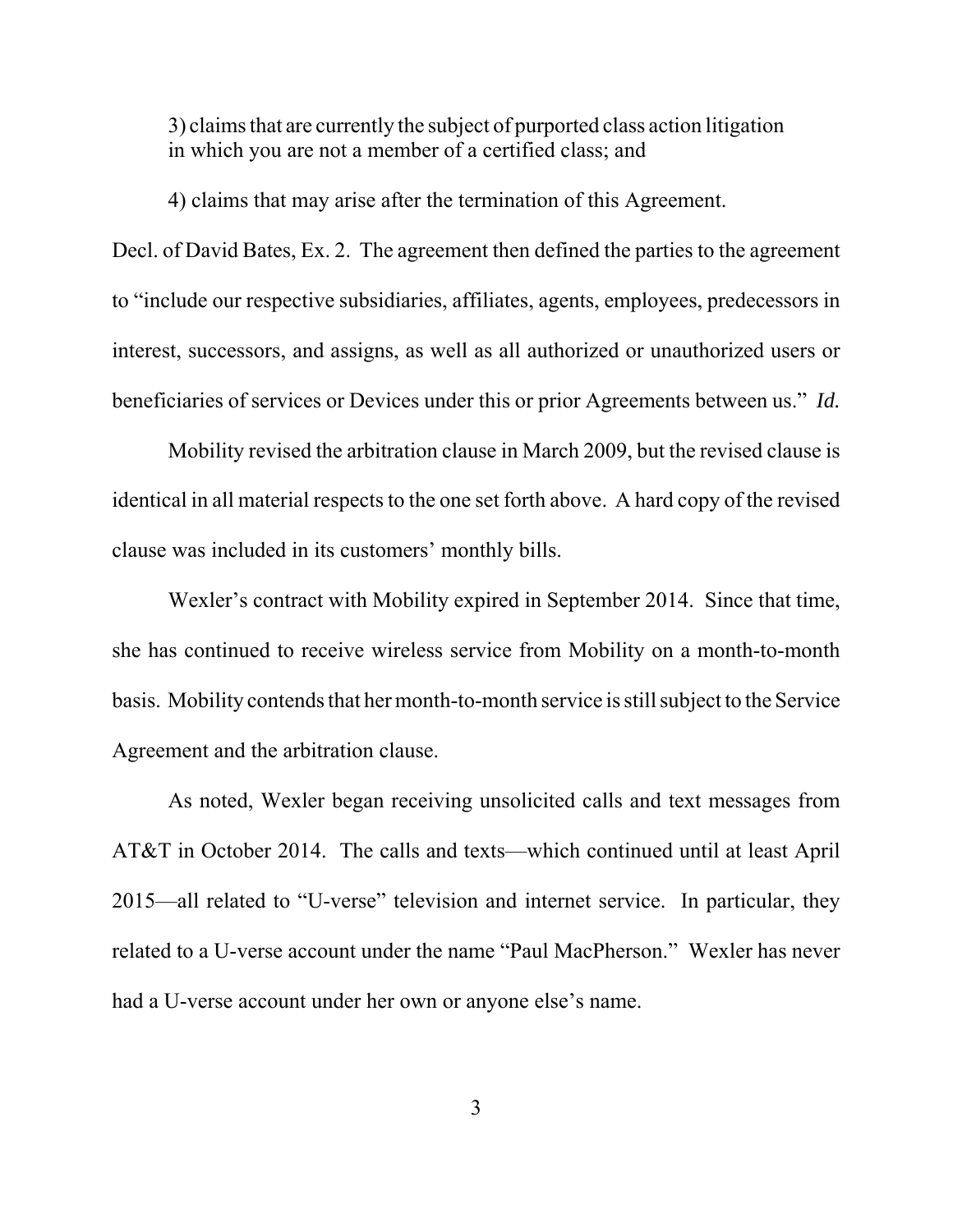U-verse is offered by AT&T; Mobility has no involvement with the service. However, both Mobility and AT&T are wholly-owned subsidiaries of AT&T Inc.

#### **II**

Section 2 of the Federal Arbitration Act ("FAA") provides that arbitration clauses in commercial contracts are "valid, irrevocable, and enforceable, save upon such grounds as exist at law or in equity for the revocation of any contract." 9 U.S.C. § 2. "Section 2 is a congressional declaration of a liberal federal policy favoring arbitration agreements, notwithstanding any state substantive or procedural policies to the contrary." *Moses H. Cone Mem. Hosp. v. Mercury Constr. Corp.*, 460 U.S. 1, 24 (1983). However, it also "reflects the fundamental principle that arbitration is a matter of contract." *Rent-A-Center, West, Inc. v. Jackson*, 561 U.S. 63, 66 (2010). Thus, a court can order a dispute to arbitration only if, under the principles of contract law, "the court is satisfied that the parties agreed to arbitrate *that dispute*." *Granite Rock Co. v. International Bhd. of Teamsters*, 561 U.S. 287, 297 (2010) (citing *First Options, Inc. v. Kaplan*, 514 U.S. 938, 943 (1995)). Absent a clear agreement to the contrary—and there is none here—issues concerning the validity and scope of an arbitration agreement are for a court, and not an arbitrator, to decide. *See Howsam v. Dean Witter Reynolds, Inc.*, 537 U.S. 79, 84 (2002).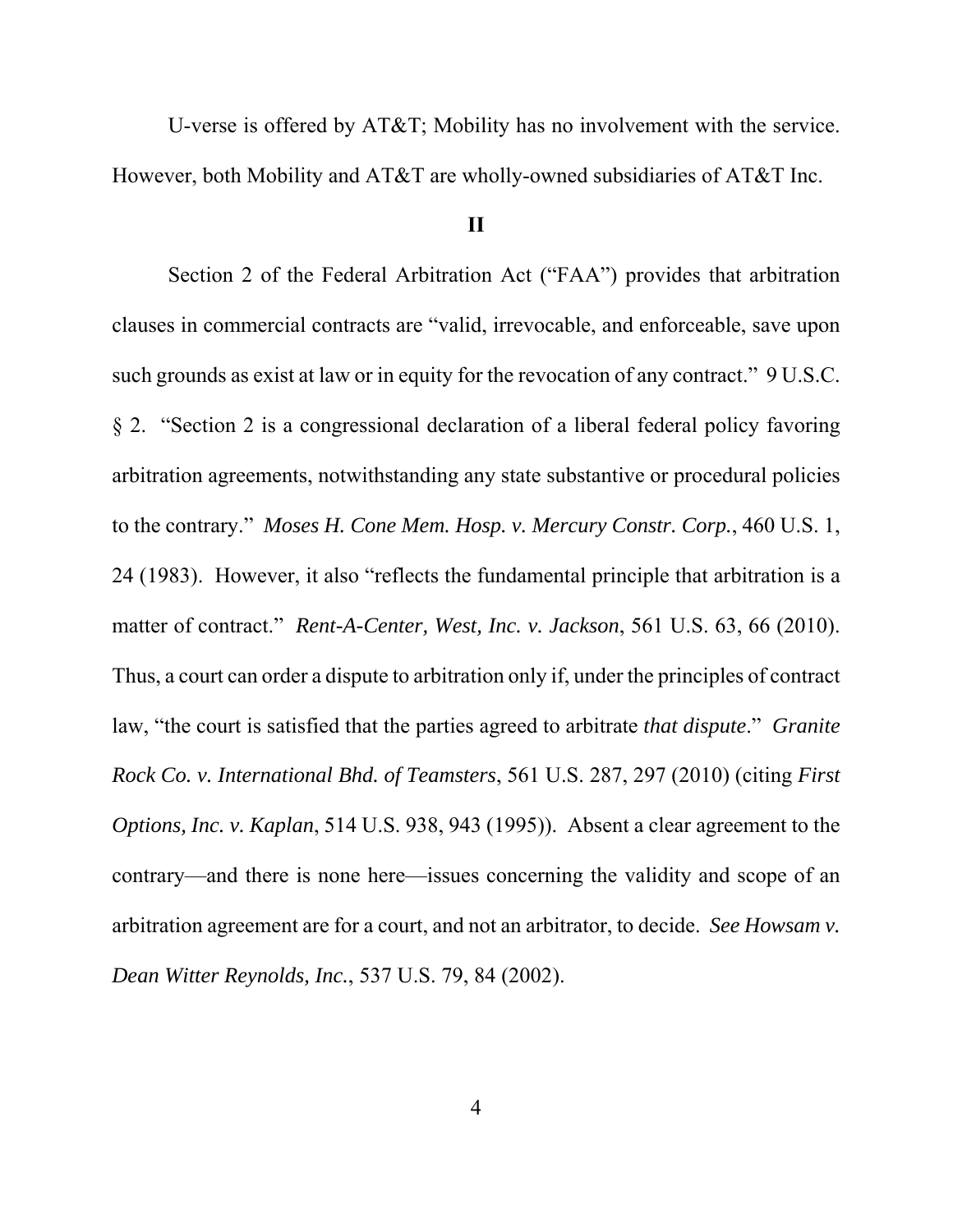Mobility's arbitration clause is strikingly broad in two respects. Wexler focuses on the fact that the clause purports to require arbitration of claims against third parties affiliated with Mobility. But it is also unusually broad as to the subject matter it purports to cover. Even agreements traditionally classified as "broad" because they cover all disputes "arising out of" or "relating to" the underlying agreement evidences only the parties' intent "to have arbitration serve as the primary recourse *for disputes connected to the agreement containing the clause.*" *Louis Dreyfus Negoce S.A. v. Blystad Shipping & Trading Inc.*, 252 F.3d 218, 225 (2d Cir. 2001) (emphasis added). Mobility's clause, by contrast, is not limited to disputes concerning its service agreement.

There is, in fact, almost no case law addressing such broad arbitration clauses. In *AT&T Mobility LLC v. Concepcion*, 563 U.S. 333 (2011), the Supreme Court dealt with the same clause at issue in this case, but the breadth of the clause was not discussed. Rather, the Court held that a rule of California contract law deeming classaction waivers unconscionable in certain circumstances was preempted by the FAA. *See id.* at 344 ("Requiring the availability of classwide arbitration interferes with fundamental attributes of arbitration and thus creates a scheme inconsistent with the FAA.").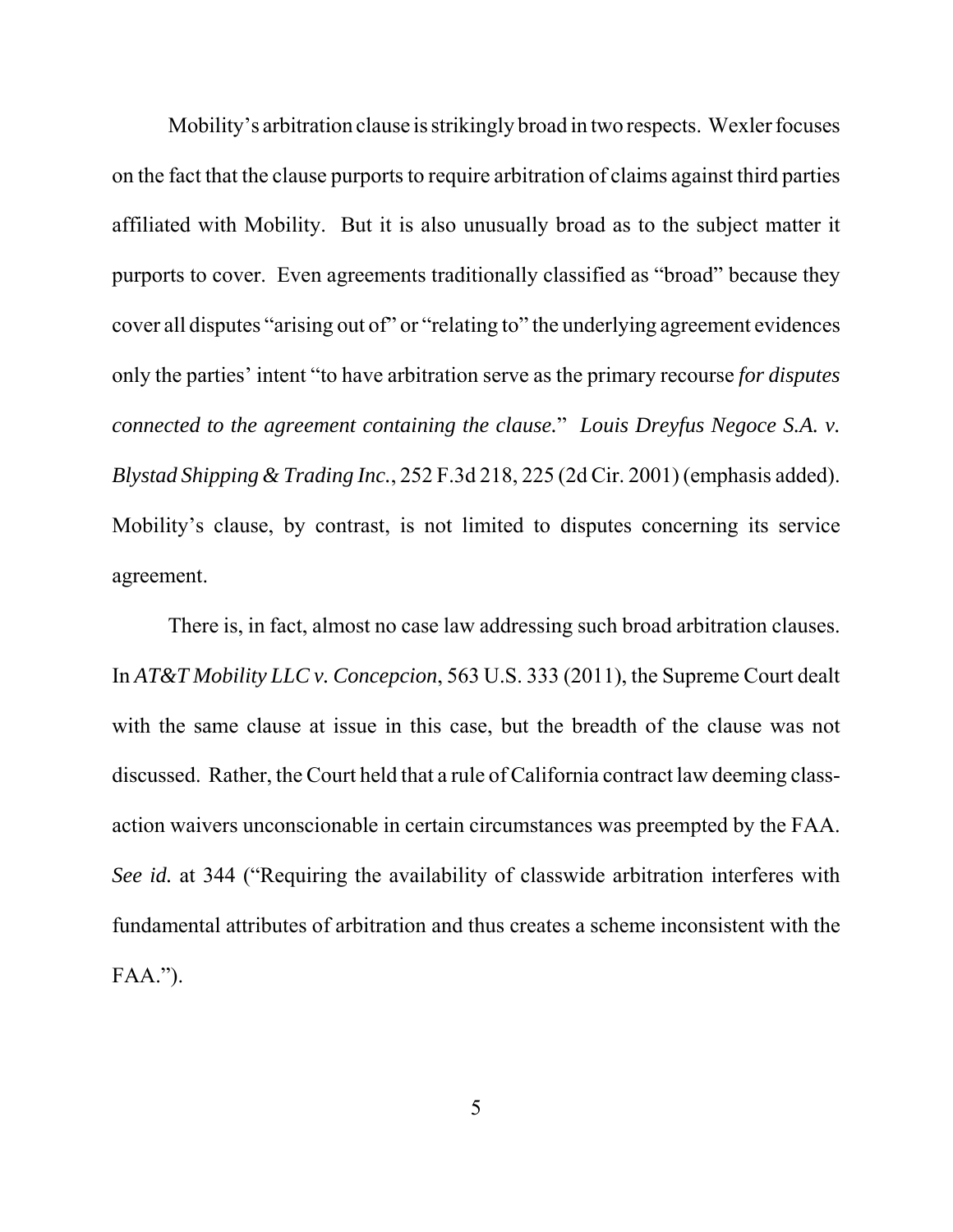In *In re Jiffy Lube International, Inc., Text Spam Litigation*, 847 F. Supp. 2d 1253 (S.D. Cal. 2012), the district court acknowledged *Concepcion*, but nevertheless concluded that an arbitration clause covering "any and all disputes" "would clearly be unconscionable." *Id.* at 1263. It cited *Stein v. Steinkamp*, 318 F.3d 775 (7th Cir. 2003), in which Judge Posner noted the "absurd results" that would follow from an arbitration clause not tethered to an underlying agreement:

[I]f Instant Cash murdered Smith in order to discourage defaults and her survivors brought a wrongful death suit against Instant Cash. . . , Instant Cash could insist that the wrongful death claim be submitted to arbitration. For that matter, if an employee of Instant Cash picked Smith's pocket when she came in to pay back the loan, and Smith sued the employee for conversion, he would be entitled to arbitration of her claim. It would make no difference that the conversion had occurred in Smith's home 20 years after her last transaction with Instant Cash.

*Id.* at 777. He opined that such results "might be thought unconscionable," *id.* at 778, but did not have to address that issue because the agreement was susceptible of a construction limiting "the duty to arbitrate to disputes arising under 'this Agreement.'" *Id.* at 777.

As far as the parties' and the Court's own research has revealed, *Jiffy Lube* is the only case squarely addressing an arbitration clause as broad as Mobility's. The Court agrees with its colleague in the Southern District of California that such clauses are cause for concern. And the same absurd results that Judge Posner posited would apply here. If Wexler were hit by a Mobility delivery van, or if she tripped over a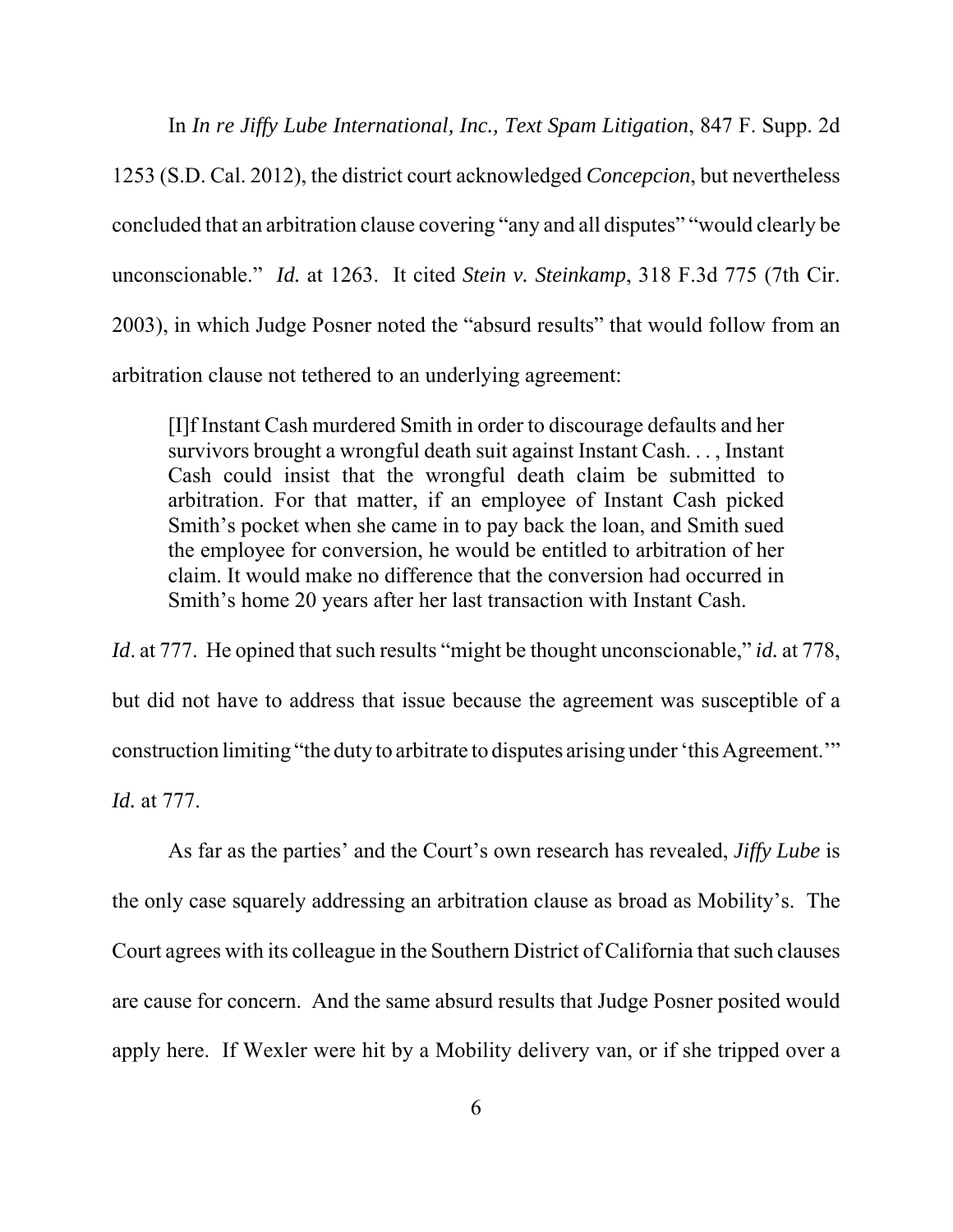dangerous condition in a Mobility store, her tort claim would have to go to arbitration. If she bought shares of stock in Mobility and later claimed a decrease in share price was the result of corporate malfeasance, her securities-fraud claim would have to go to arbitration. And since the arbitration clause purports to survive termination of the underlying service agreement, this obligation to arbitrate any claim whatsoever against Mobility would last forever. In fact, the absurd results are even more absurd than those posited in *Jiffy Lube* because the clause would not just cover disputes with Mobility, but would also include any dispute with any of Mobility's affiliates.

AT&T objects that these hypothetical scenarios go far beyond the actual claim in this case. But as in *Steinkamp*, nothing in the arbitration clause itself makes any distinction based on the type of claim involved. *See* 318 F.3d at 777 ("The defendants' lawyer blanched when confronted with such hypothetical cases at oral argument but was unable to suggest a limiting principle."). And even if the Court were inclined to infer a limitation to disputes arising from or related to Wexler's former service agreement with Mobility, such a limitation would not benefit AT&T. Wexler's claim is that AT&T unlawfully left her voicemails and sent her text messages. The only connection to Mobility is that Wexler's phone is on Mobility's network. In the Court's opinion, that happenstance does not mean, in any reasonable sense, that the voicemails and text messages arose out of or are related to Wexler's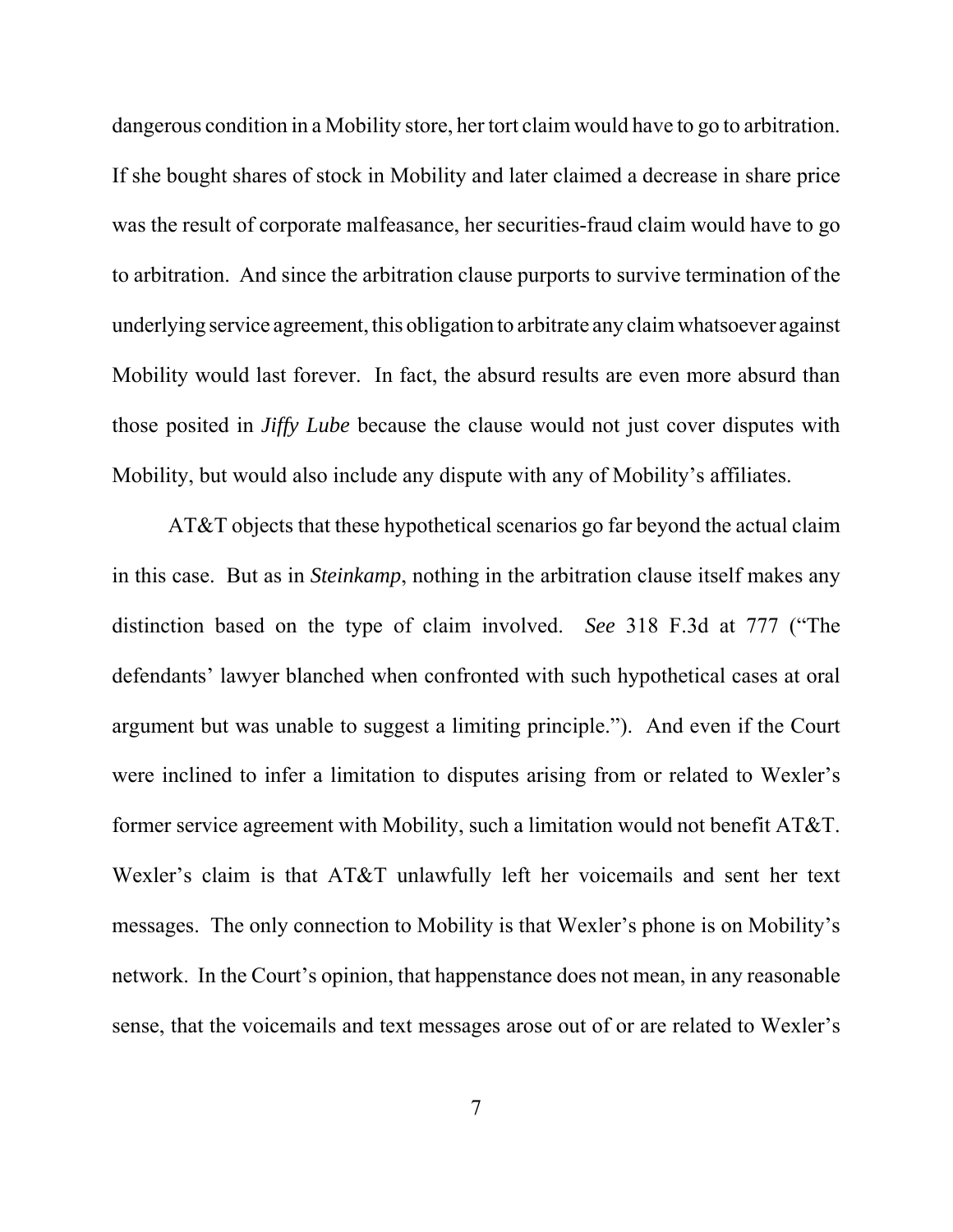former service agreement with Mobility. By contrast, in *Drozdrowski v. Citibank, Inc.*, 2016 WL 4544543 (W.D. Tenn. Aug. 31, 2016), cited by AT&T as supplemental authority just prior to oral argument, *see* Letter from Evan M. Tager, Esq. (Sept. 13, 2016), the court reached the unsurprising conclusion that a clause covering "[a]ll Claims relating to your account, a prior related account, or our relationship" covered TCPA claims based on phone calls from a bank regarding a married couple's credit cards with that bank. 2016 WL 4544543 at \*7-\*8.

Although the Court shares the concerns voiced in *Jiffy Lube*, holding that Mobility's arbitration clause is unconscionably broad would be in tension with *Concepcion*. The Court concludes instead that an arbitration clause that is unlimited in scope presents a question of contract *formation*.

"When deciding whether the parties agreed to arbitrate a certain matter. . . , courts generally . . . should apply ordinary state-law principles that govern the formation of contracts." *Kaplan*, 514 U.S. at 944. It is black-letter law that "an essential element of any contract is a mutual intent to be bound." *Martin H. Bauman Assocs. v. H&M Int'l Transp., Inc.*, 567 N.Y.S.2d 404, 407 (1st Dep't 1991), and that "there can be no contract absent a mutual intent to be bound." *Four Seasons Hotel Ltd. v. Vinnik*, 515 N.Y.S.2d 1, 5 (1st Dept. 1987) (citing *Joseph Martin, Jr., Delicatessen v. Schumacher*, 52 N.Y.2d 105, 109 (1981)). It is also true that the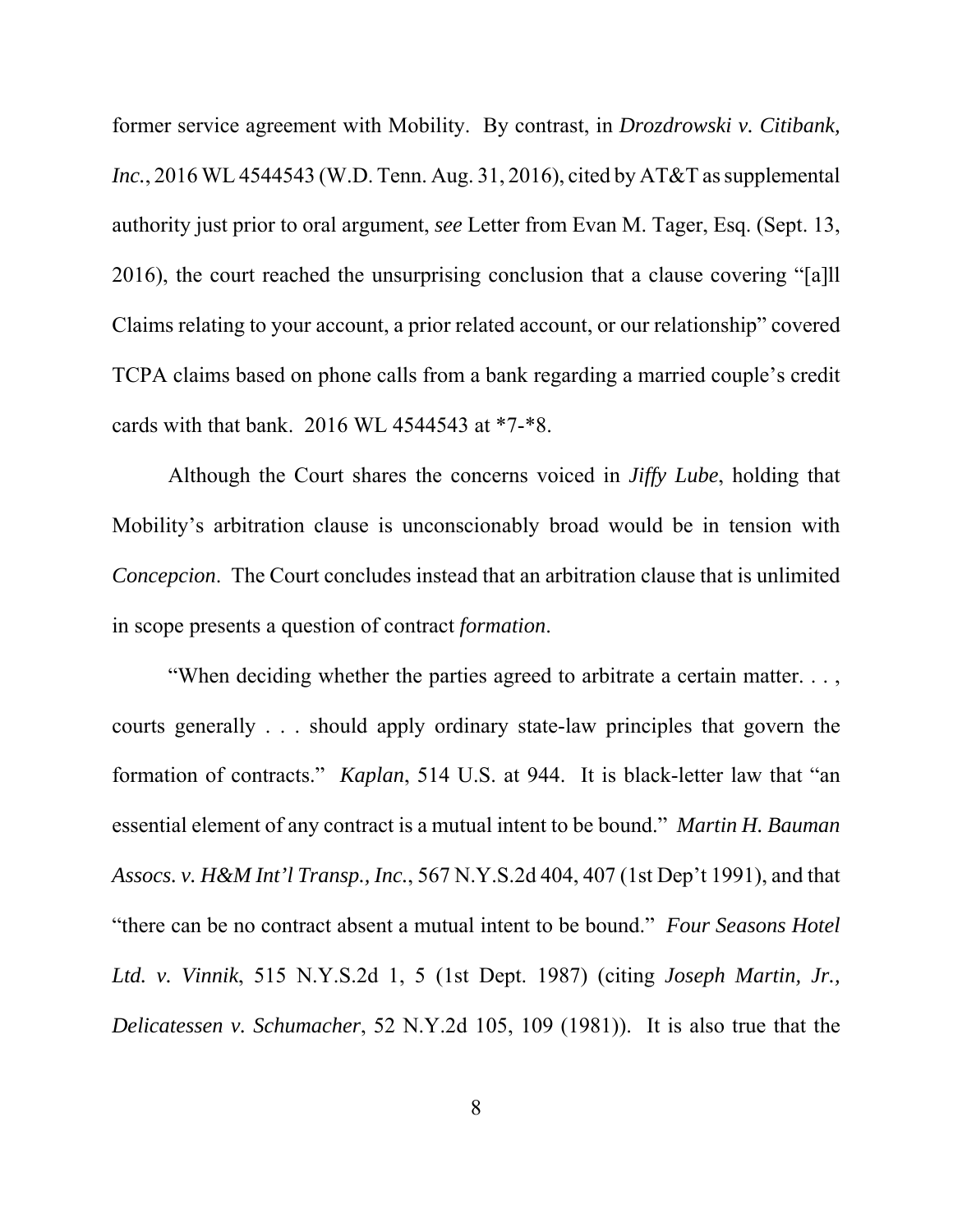question is not what each party subjectively intended; "it is necessary to look, rather, to the objective manifestations of the intent of the parties as gathered by their expressed words and deeds." *Brown Bros. Elec. Contractors v. Beam Constr. Corp.*, 41 N.Y.2d 397, 399 (1977).

AT&T stresses this objective theory of contract formation in a post-argument letter to the Court. It argues that, "if the operative words of the contract have a definite and precise meaning as to which there is no reasonable basis for a difference of opinion, the requisite meeting of the minds exists *as a matter of law.*" Letter from Evan M. Tager, Esq. (Sept. 19, 2016) (citations and internal quotation marks omitted). As elucidated in the letter, AT&T's argument is that there was such a meeting of the minds here because "[t]here can be no reasonable basis for a difference of opinion that 'all disputes and claims' means exactly what it says and that 'affiliates' includes all members of the AT&T corporate family." *Id.* at 2 (quoting arbitration clause).

But the words expressed must be judged according to "what an objective, reasonable person would have understood [them] to convey." *Leonard v. Pepsico, Inc.*, 88 F. Supp. 2d 116, 127 (S.D.N.Y. 1999) (citing *Kay-R Elec Corp. v. Stone & Webster Constr. Co.*, 23 F.3d 55, 57 (2d Cir. 1994)). Notwithstanding the literal meaning of the clause's language, no reasonable person would think that checking a box accepting the "terms and conditions" necessary to obtain cell phone service would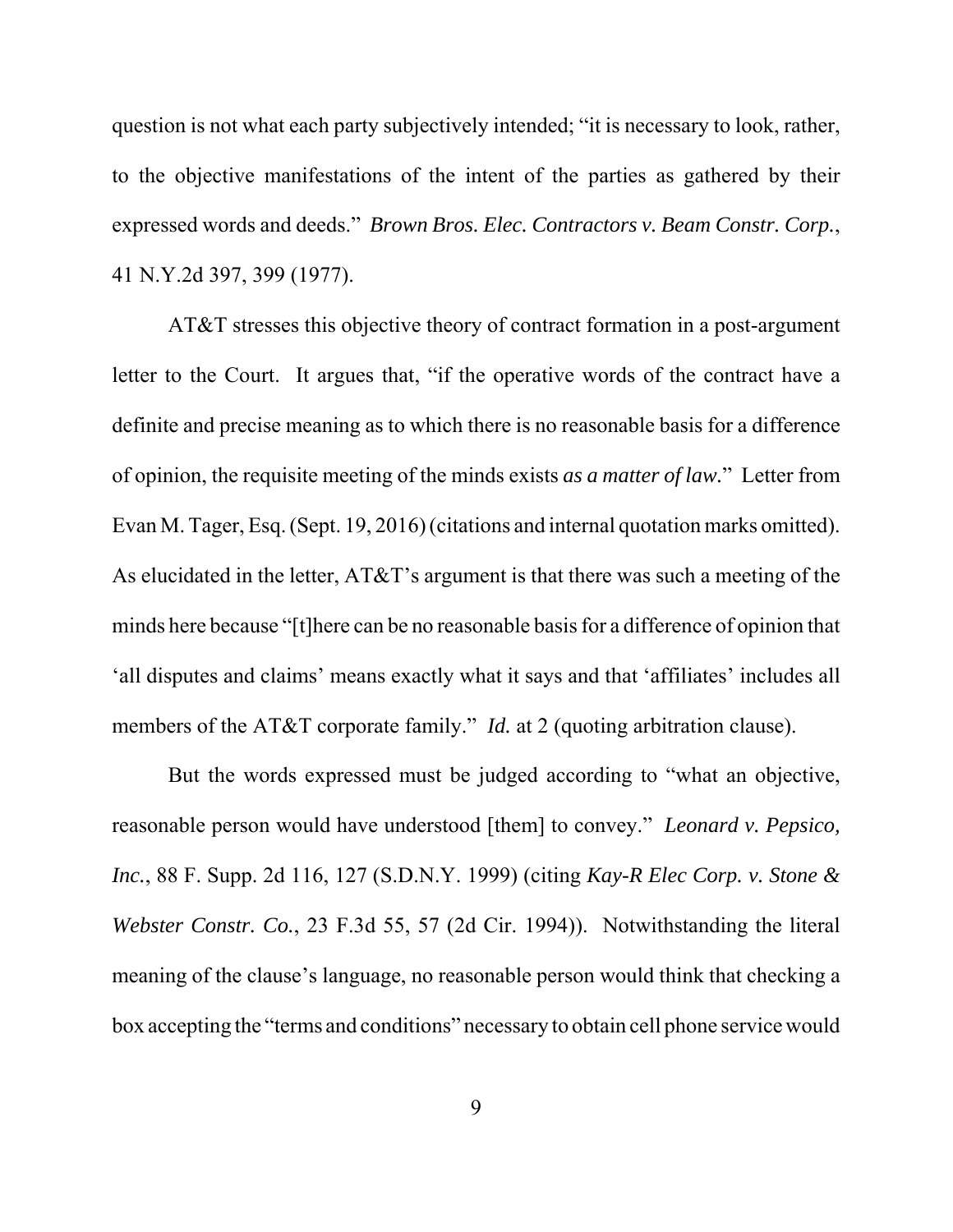obligate them to arbitrate literally every possible dispute he or she might have with the service provider, let alone all of the affiliates under AT&T Inc.'s corporate umbrella—including those who provide services unrelated to cell phone coverage. Rather, a reasonable person would be expressing, at most, an intent to agree to arbitrate disputes connected in some way to the service agreement with Mobility. As explained above, Wexler's claims are not so connected. If a company wishes to bind its costumers to something broader, it must take steps to secure something that a reasonable person would understand as an objective expression of his or her agreement.

Whether framed in terms of unconscionability or contract formation, the end result is the same: the arbitration clause is not enforced. But in the Court's view, the difference in rationale is important. The Supreme Court has said that the FAA's saving clause "preserves generally applicable contract defenses," but that "it does not suggest an intent to preserve state-law rules that stand as an obstacle to the accomplishment of the FAA's objectives." *Concepcion*, 563 U.S. at 343. It then held that California's ban on most class-action waivers presented such an obstacle, even though it applied generally to consumer contracts. *See id.* at 344. It could be argued that deeming an arbitration clause unconscionable because it is too broad likewise applies a general contract defense "in a fashion that disfavors arbitration." *Id.* at 341.